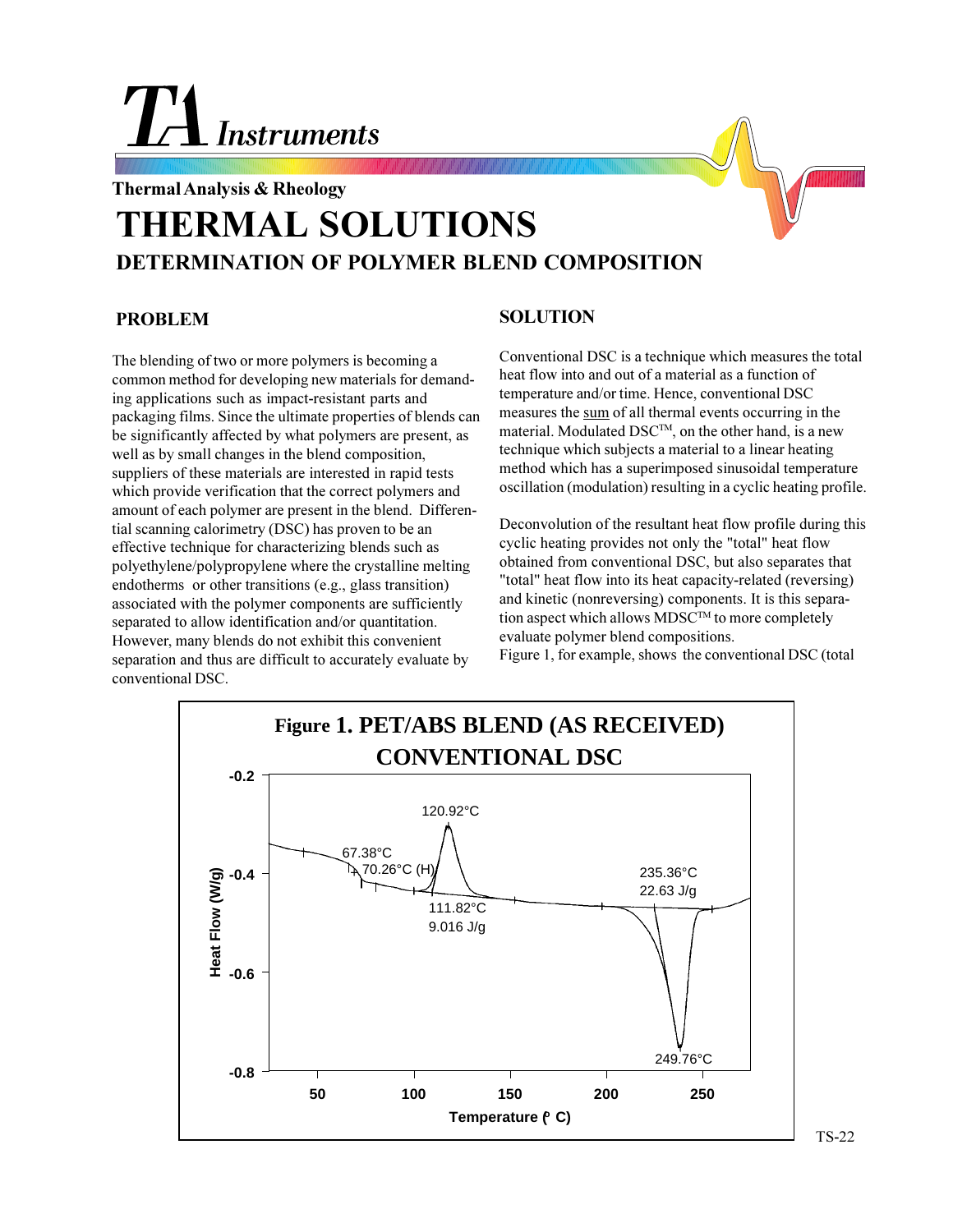heat flow) result for an "as received" polymer blend containing polyethylene terephthalate (PET) and acrylonitrile-butadiene-styrene (ABS). Three transitions indicative of the glass transition, cold crystallization, and crystalline melting of the PET are seen at 67°C, 112°C, and 235°C respectively. However, no apparent ABS transitions are observed. Upon reheating, after cooling at a controlled rate (10°C/minute), the conventional DSC result changes (Figure 2). Now only two transitions are observed - a glass transition at 106°C and a crystalline melt at 238°C. Explanation of these changes on reheating, particularly the apparent shift in the glass transition temperature, isdifficult based on only these results.

The MDSCTM results for the "as received" material shown in Figure 3 resolve these interpretation issues. Phenomena such as glass transitions and melting are predominately

reversing under MDSC, while cold crystallization is nonreversing. Hence, separation of the total heat flow into its reversing and nonreversing components separates overlapping thermal events with different behavior. The nonreversing curve in this case shows only the exotherm associated with the PET cold crystallization . The reversing curve shows three transitions - the glass transition  $(69^{\circ}C)$ and crystalline melting associated with PET [this melting is not shown in Figure 3 since it's outside the temperature range chosen], as well as a second glass transition (at 105°C) associated with the ABS. In conventional DSC, this latter glass transition is hidden under the PET cold crystallization peak and only becomes visible on reheating after a less amorphous PET phase is produced. Figures 4 and 5 show another example of the improved interpretation provided by MDSCTM. The total heat flow (Figure 4) is the conventional DSC result for a blend believed to contain PET, polycarbonate (PC) and polyeth-

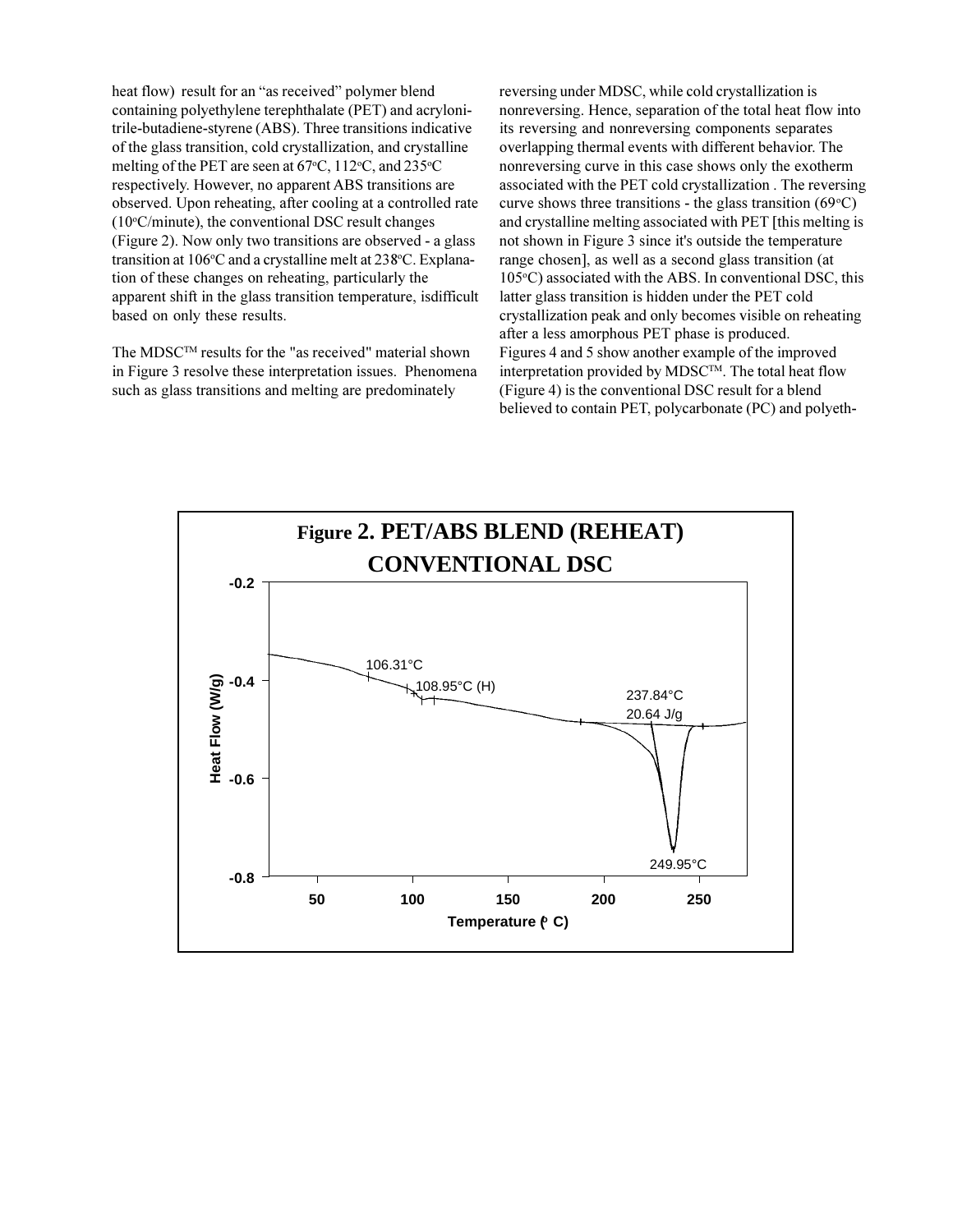ylene (PE). Obviously, interpretation of this curve is not straightforward. The MDSC results (reversing and nonreversing heat flow in Figures 4  $\&$  5), on the other hand, again facilitate interpretation. The total heat flow curve shows a glass transition, an overlapping group of transitions at 110 - 140°C, and a crystalline melt. Separation of the total heat flow into its reversing and nonreversing components allows the following transitions to be resolved and assigned.

| <b>CURVE</b> | <b>TRANSITION</b>            | <b>ASSIGNMENT</b> |
|--------------|------------------------------|-------------------|
| Reversing    | Glass Transition (73°C)      | PFT               |
|              | Melt $(116^{\circ}C)$        | PF.               |
|              | Glass Transition (140°C)     | PC.               |
|              | Melt $(224^{\circ}C)$        | <b>PFT</b>        |
| Nonreversing | Relaxation (75°C)            | PFT               |
|              | Cold Crystallization (120°C) | PFT               |